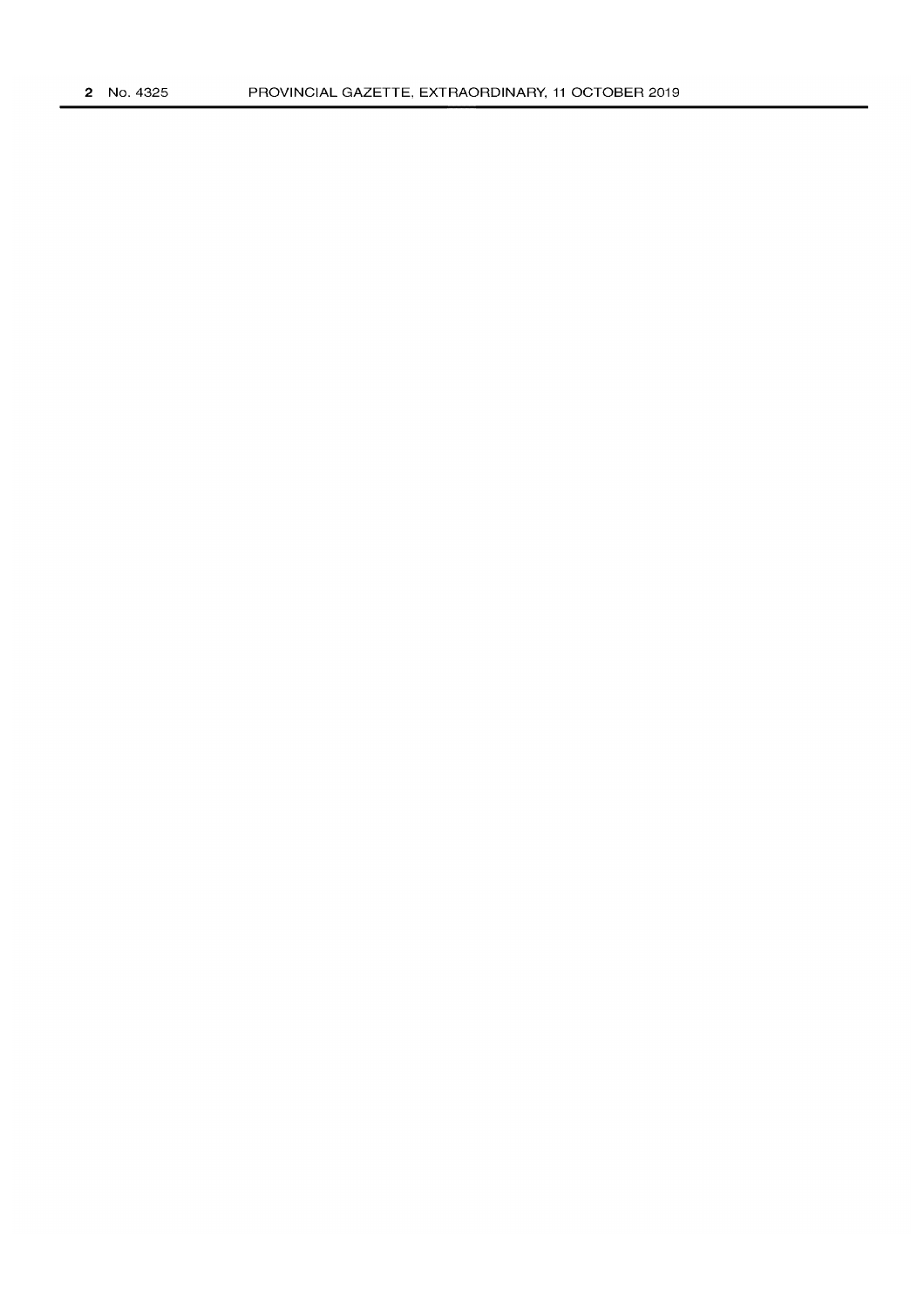## **CONTENTS**

|     |                                                                                                       | Gazette<br>No. | Page<br>No. |  |  |
|-----|-------------------------------------------------------------------------------------------------------|----------------|-------------|--|--|
|     | <b>LOCAL AUTHORITY NOTICES • PLAASLIKE OWERHEIDS KENNISGEWINGS</b>                                    |                |             |  |  |
| 241 | Eastern Cape Liquor Act (10/2003): Notice of lodgement of applications for transfer of certificate of |                |             |  |  |
| 240 |                                                                                                       |                |             |  |  |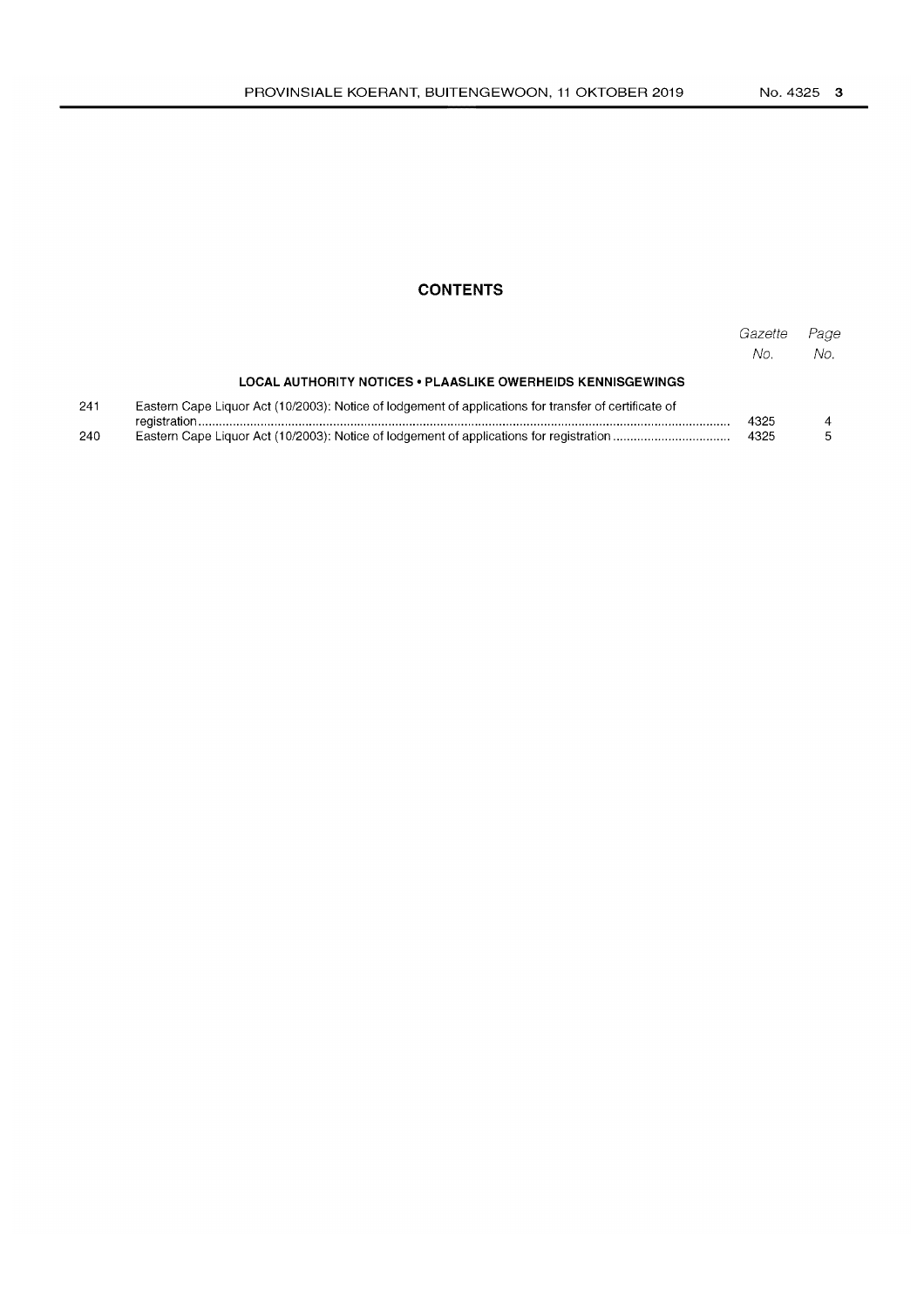# LOCAL AUTHORITY NOTICES • PLAASLIKE OWERHEIDS KENNISGEWINGS

#### LOCAL AUTHORITY NOTICE 241 OF 2019

FORM 9 Reg 11 (1)]

EASTERN CAPE LIQUOR ACT, 2003 (Act No. 10 of 2003)

### NOTICE OF LODGEMENT OF APPLICATIONS FOR TRANSFER OF CERTIFICATE OF REGISTRATION

Notice is hereby given that the applications for transfer of certificates of registration, particulars of which appear in the Schedule hereunder, have been lodged with the Board.

Interested parties may, free of charge, inspect any application which appears in the Schedule hereunder and may within twenty one days of this notice, lodge with the Board written representations in support of, or written objections.

LERATO RADIKOANYANA EASTERN CAPE LIQUOR BOARD 10 October 2019

**SCHEDULE** 

|                  | <b>Application Number</b> | Name and number<br>of Ward                           | Particulars of certificate of<br>registration                                         | Particulars of holder of<br>certificate of registration | Particulars of<br>prospective holder of<br>certificate of registration |
|------------------|---------------------------|------------------------------------------------------|---------------------------------------------------------------------------------------|---------------------------------------------------------|------------------------------------------------------------------------|
|                  | ECP04290/03026/OO         | Ward 32 Buffalo<br>City Metropolitan<br>Municipality | Nophethile's<br>Phozi<br>Tavern.<br>Location, Chalumna, East London,<br>5201          | Watson<br>Jongisizwe<br>Niekanye                        | Mthandeni Niekanye                                                     |
| $\overline{2}$ . | ECP05898/03046/OO         | Ward 14 Elundini<br>Local Municipality               | Napoleon<br>Bethania<br>Tavern.<br>Administrative<br>Area.<br>Mount<br>Fletcher, 4770 | Thabo<br>Napoleaon<br>Lehiohla                          | Nkekeletsang Cynthia<br>Lehlohla                                       |
| З.               | ECP06134/03029/OF         | Ward 23 Raymond<br>Mhlaba Local<br>Municipality      | Taxi Stop, Erf 166, 8<br>Truck &<br>Donkin Street, Bedford, 5740                      | Karin Tait                                              | Tait Supermarket (Pty)<br>Limited                                      |